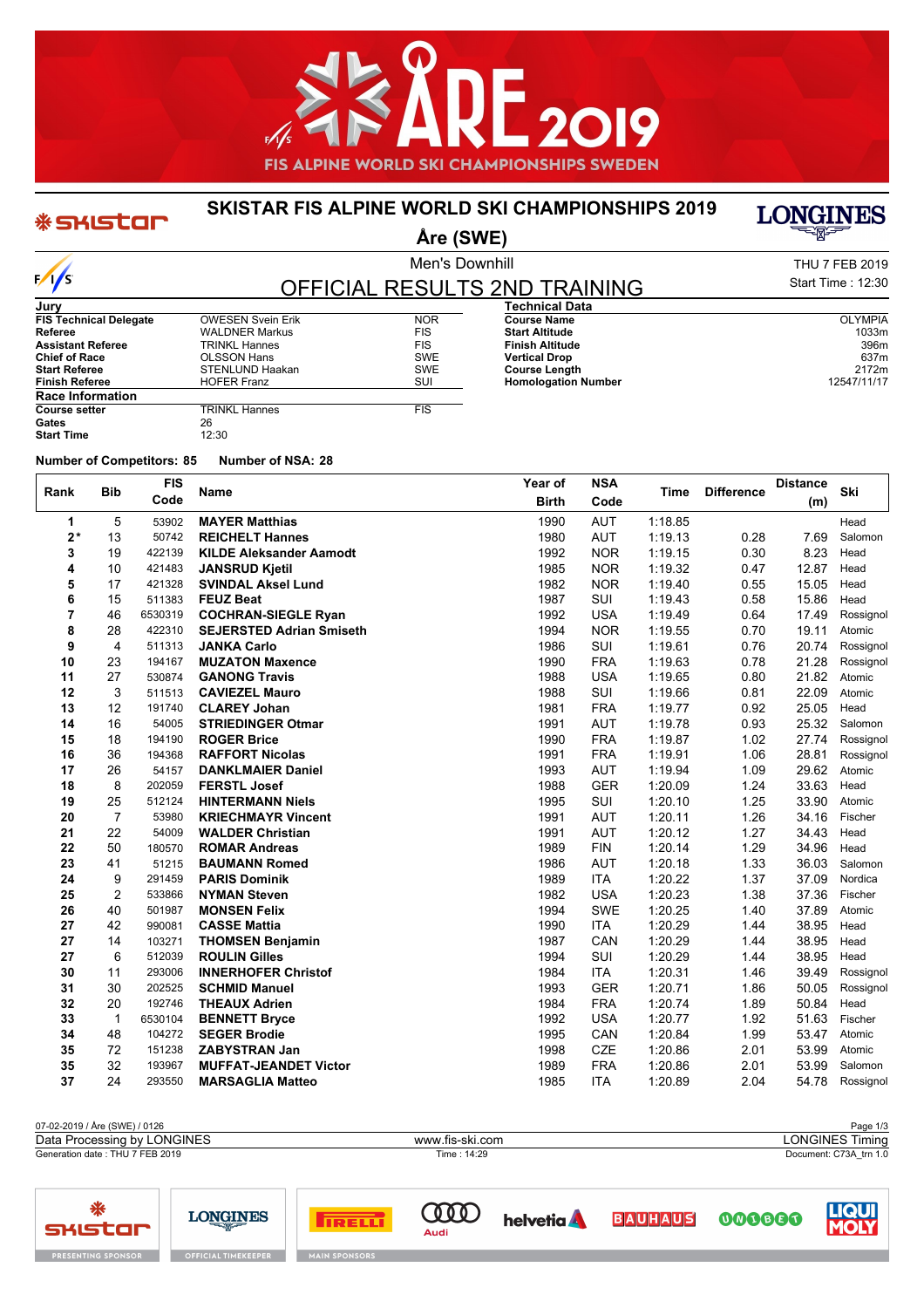### **\*SKISTOM**

 $\sqrt{s}$ 

## **SKISTAR FIS ALPINE WORLD SKI CHAMPIONSHIPS 2019**

**Åre (SWE)**



LIQUI

000000

## OFFICIAL RESULTS 2ND TRAINING

Men's Downhill **Men's Downhill** THU 7 FEB 2019 Start Time : 12:30

#### **Number of Competitors: 85 Number of NSA: 28**

|                              |            | <b>FIS</b>                          |                                                         | <b>NSA</b><br>Year of                  |            |         |                           | <b>Distance</b> |            |
|------------------------------|------------|-------------------------------------|---------------------------------------------------------|----------------------------------------|------------|---------|---------------------------|-----------------|------------|
| Rank                         | <b>Bib</b> | Code                                | Name                                                    | <b>Birth</b>                           | Code       | Time    | <b>Difference</b>         | (m)             | Ski        |
| 38                           | 44         | 192504                              | <b>MERMILLOD BLONDIN Thomas</b>                         | 1984                                   | <b>FRA</b> | 1:20.93 | 2.08                      | 55.82           | Rossignol  |
| 39                           | 39         | 512269                              | <b>ODERMATT Marco</b>                                   | 1997                                   | SUI        | 1:20.98 | 2.13                      | 57.13           | Stoeckli   |
| 40                           | 71         | 502210                              | <b>MONSEN Zack</b>                                      | 1997                                   | <b>SWE</b> | 1:21.14 | 2.29                      | 61.30           | Atomic     |
| 41*                          | 49         | 502004                              | <b>KOELL Alexander</b>                                  | 1990                                   | SWE        | 1:21.19 | 2.34                      | 62.60           | Atomic     |
| 42                           | 21         | 6190176                             | <b>BAILET Matthieu</b>                                  | 1996                                   | <b>FRA</b> | 1:21.22 | 2.37                      | 63.38           | Salomon    |
| 43                           | 62         | 492063                              | <b>ETXEZARRETA Adur</b>                                 | 1996                                   | <b>ESP</b> | 1:21.34 | 2.49                      | 66.49           |            |
| 44                           | 37         | 194858                              | <b>ALLEGRE Nils</b>                                     | 1994                                   | <b>FRA</b> | 1:21.40 | 2.55                      | 68.04           | Salomon    |
| 45*                          | 53         | 110324                              | von APPEN Henrik                                        | 1994                                   | CHI        | 1:21.44 | 2.59                      | 69.08           | Head       |
| 46                           | 43         | 561310                              | <b>HROBAT Miha</b>                                      | 1995                                   | <b>SLO</b> | 1:21.47 | 2.62                      | 69.85           | Atomic     |
| 47                           | 54         | 502230                              | <b>SUNDIN Olle</b>                                      | 1997                                   | SWE        | 1.21.51 | 2.66                      | 70.88           | Head       |
| 48                           | 29         | 561255                              | <b>CATER Martin</b>                                     | 1992                                   | <b>SLO</b> | 1:21.54 | 2.69                      | 71.65           | Stoeckli   |
| 49                           | 70         | 502207                              | <b>PLATTER Filip</b>                                    | 1997                                   | <b>SWE</b> | 1:21.58 | 2.73                      | 72.68           | Head       |
| 49                           | 69         | 380335                              | <b>ZUBCIC Filip</b>                                     | 1993                                   | CRO        | 1:21.58 | 2.73                      | 72.68           | Atomic     |
| 49                           | 33         | 561217                              | <b>KOSI Klemen</b>                                      | 1991                                   | <b>SLO</b> | 1:21.58 | 2.73                      | 72.68           | Atomic     |
| 52                           | 58         | 422278                              | <b>WINDINGSTAD Rasmus</b>                               | 1993                                   | <b>NOR</b> | 1:21.61 | 2.76                      | 73.46           | Rossignol  |
| 53                           | 35         | 202345                              | <b>SCHWAIGER Dominik</b>                                | 1991                                   | GER        | 1:21.62 | 2.77                      | 73.71           | Head       |
| 54                           | 60         | 380292                              | <b>ZRNCIC DIM Natko</b>                                 | 1986                                   | CRO        | 1.21.71 | 2.86                      | 76.02           | Atomic     |
| 55                           | 45         | 104468                              | <b>READ Jeffrey</b>                                     | 1997                                   | CAN        | 1:21.91 | 3.06                      | 81.14           | Atomic     |
| 56                           | 31         | 194364                              | <b>PINTURAULT Alexis</b>                                | 1991                                   | <b>FRA</b> | 1:22.05 | 3.20                      | 84.71           | Head       |
| 57                           | 68         | 512138                              | <b>SIMONET Sandro</b>                                   | 1995                                   | SUI        | 1:22.12 | 3.27                      | 86.49           | Rossignol  |
| 58                           | 57         | 20324                               | <b>OLIVERAS Marc</b>                                    | 1991                                   | AND        | 1:22.14 | 3.29                      | 87.00           | Atomic     |
| 59                           | 55         | 54320                               | <b>SCHWARZ Marco</b>                                    | 1995                                   | AUT        | 1:22.28 | 3.43                      | 90.54           | Atomic     |
| 60                           | 47         | 561216                              | <b>KLINE Bostjan</b>                                    | 1991                                   | SLO        | 1:22.29 | 3.44                      | 90.80           | Nordica    |
| 61                           | 79         | 202451                              | <b>STRASSER Linus</b>                                   | 1992                                   | <b>GER</b> | 1:22.37 | 3.52                      | 92.82           | Rossignol  |
| 62                           | 34         | 310426                              | <b>VUKICEVIC Marko</b>                                  | 1992                                   | <b>SRB</b> | 1:22.44 | 3.59                      | 94.58           | Fischer    |
| 63                           | 56         | 221117                              | <b>GOWER Jack</b>                                       | 1994                                   | <b>GBR</b> | 1:22.48 | 3.63                      | 95.59           |            |
| 64                           | 63         | 481327                              | <b>TRIKHICHEV Pavel</b>                                 | 1992                                   | <b>RUS</b> | 1:22.51 | 3.66                      | 96.35           | Rossignol  |
| 65                           | 73         | 561322                              | <b>HADALIN Stefan</b>                                   | 1995                                   | SLO        | 1.22.62 | 3.77                      | 99.11           | Rossignol  |
| 66*                          | 51         | 170131                              | <b>FAARUP Christoffer</b>                               | 1992                                   | <b>DEN</b> | 1:22.66 | 3.81                      | 100.11          | Atomic     |
| 67                           | 67         | 291318                              | <b>TONETTI Riccardo</b>                                 | 1989                                   | ITA        | 1:22.81 | 3.96                      | 103.87          | Blizzard   |
| 68                           | 64         | 150743                              | <b>BERNDT Ondrej</b>                                    | 1988                                   | CZE        | 1.22.84 | 3.99                      | 104.61          | Atomic     |
| 69                           | 75         | 700929                              | <b>PRIELOZNY Matej</b>                                  | 1997                                   | <b>SVK</b> | 1:22.92 | 4.07                      | 106.61          |            |
| 70                           | 66         | 700878                              | <b>BENDIK Martin</b>                                    | 1993                                   | SVK        | 1:22.98 | 4.13                      | 108.10          | Atomic     |
| 71                           | 59         | 511983                              | <b>AERNI Luca</b>                                       | 1993                                   | SUI        | 1:23.25 | 4.40                      | 114.80          | Salomon    |
| 72                           | 80         | 422082                              | <b>FOSS-SOLEVAAG Sebastian</b>                          | 1991                                   | <b>NOR</b> | 1:23.31 | 4.46                      | 116.28          | Voelkl     |
| 73                           | 61         | 481730                              | <b>KUZNETSOV Ivan</b>                                   | 1996                                   | <b>RUS</b> | 1:23.67 | 4.82                      | 125.12          | Atomic     |
| 74                           | 82         | 660021                              | <b>DANILOCHKIN Yuri</b>                                 | 1991                                   | <b>BLR</b> | 1:23.89 | 5.04                      | 130.49          | Atomic     |
| 75                           | 76         | 151237                              | <b>KLINSKY Tomas</b>                                    | 1998                                   | <b>CZE</b> | 1:23.90 | 5.05                      | 130.73          |            |
| 76                           | 85         | 54106                               | <b>BREITFUSS KAMMERLANDER Simon</b>                     | 1992                                   | <b>BOL</b> | 1:23.91 | 5.06                      | 130.98          | Voelkl     |
| 77                           | 77         | 110383                              | von APPEN Sven                                          | 1997                                   | CHI        | 1.23.92 | 5.07                      | 131.22          |            |
| 78                           | 84         | 942023                              | <b>TAHIRI Albin</b>                                     | 1989                                   | <b>KOS</b> | 1:24.46 | 5.61                      | 144.27          |            |
| 79                           | 81         | 690694                              | <b>KOVBASNYUK Ivan</b>                                  | 1993                                   | <b>UKR</b> | 1:24.78 | 5.93                      | 151.92          |            |
| 80*                          | 74         | 150644                              | <b>KRYZL Krystof</b><br><b>ACHIRILOAIE Ioan Valeriu</b> | 1986                                   | CZE        | 1:25.24 | 6.39                      | 162.82 Fischer  |            |
| 81<br>82                     | 78         | 460071                              | <b>OPMANIS Elvis</b>                                    | 1990<br>1997                           | ROU        | 1:26.00 | 7.15                      | 180.58          |            |
| 83                           | 83         | 550078<br>534562                    |                                                         |                                        | LAT        | 1:26.52 | 7.67                      | 192.55          |            |
|                              | 65         |                                     | <b>LIGETY Ted</b>                                       | 1984                                   | USA        | 1:33.23 | 14.38                     | 335.01 Head     |            |
|                              |            | <b>DID NOT START: 2 competitors</b> |                                                         |                                        |            |         |                           |                 |            |
|                              | 38         | 104531                              | <b>CRAWFORD James</b>                                   | 1997                                   | CAN        |         |                           |                 | Head       |
|                              | 52         | 370031                              | <b>ALESSANDRIA Arnaud</b>                               | 1993                                   | <b>MON</b> |         |                           |                 | Salomon    |
| Forerunners:                 |            |                                     |                                                         |                                        |            |         |                           |                 |            |
|                              |            |                                     | F1-SVENSSON Sixten<br>SWE                               | F2-HAHLIN Olle                         | SWE        |         | F3-BUER Jonas             |                 | <b>NOR</b> |
|                              |            |                                     | F4-FOSSLAND Markus<br><b>NOR</b>                        | <b>F5-STEINWALL Filip</b>              | SWE        |         |                           |                 |            |
| <b>Conditions on course:</b> |            |                                     |                                                         |                                        |            |         |                           |                 |            |
|                              |            | PARTLY CLOUDY                       | Snow: HARD                                              | Temperature - Start:<br>$-4^{\circ}$ C |            |         | Temperature - Finish: 1°C |                 |            |
|                              |            |                                     |                                                         |                                        |            |         |                           |                 |            |



**COOD** 

Audi

**TRELL** 

**helvetia** 

**BAUHAUS** 

**LONGINES** 

OFFICIAL TIMEKEEPE

**SHISTOR** 

**PRESENTING SPONSOR**